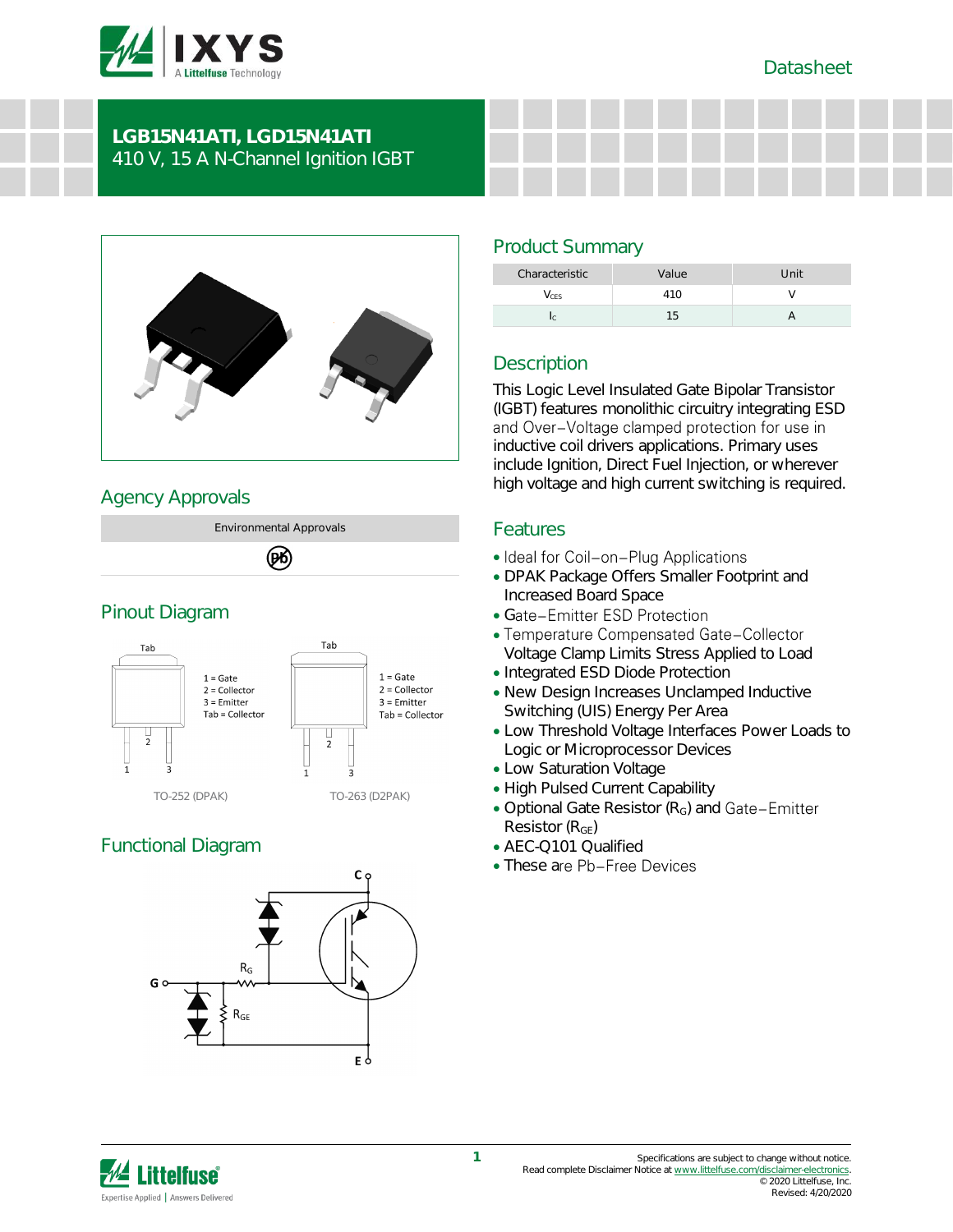

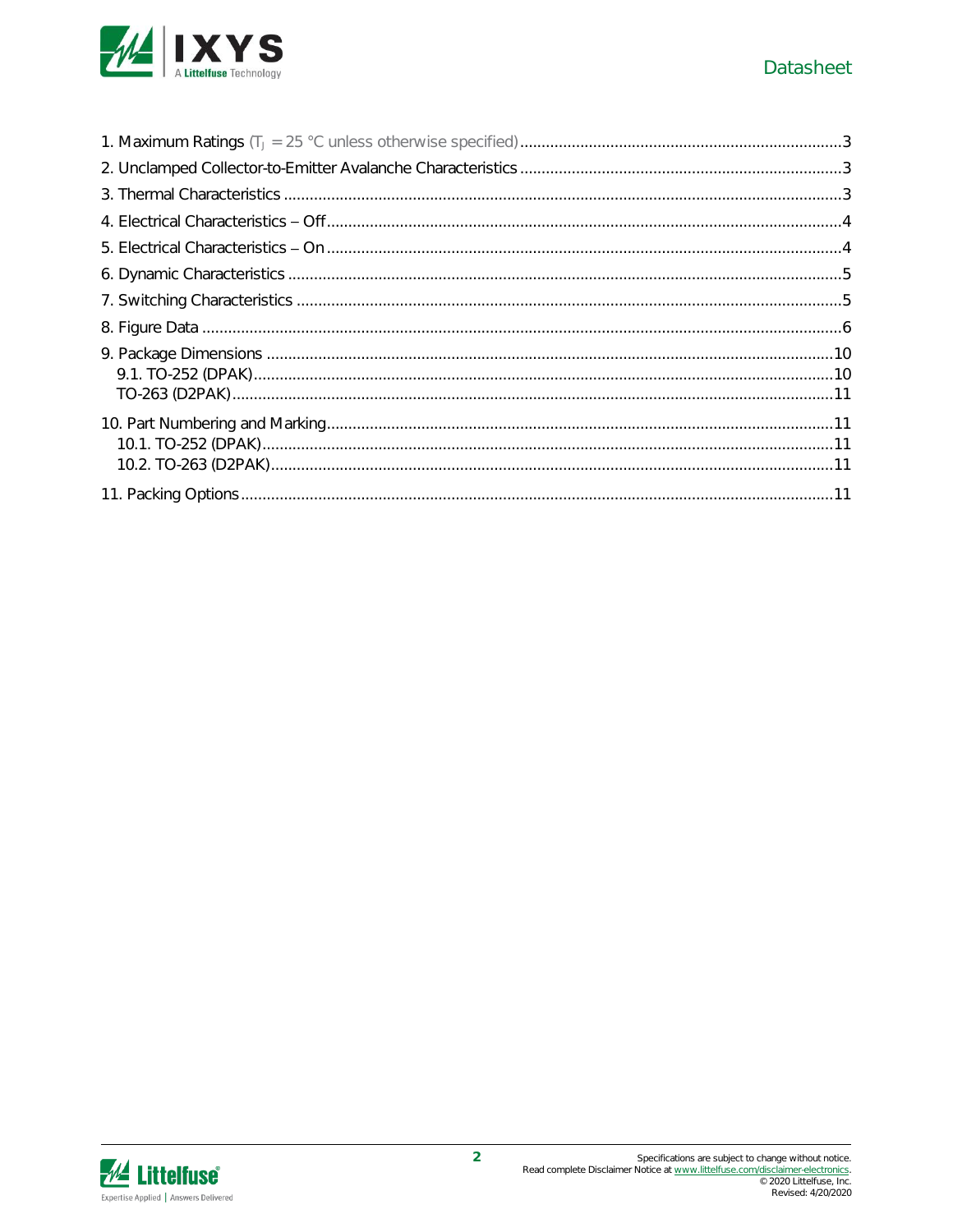

## 1. Maximum Ratings (TJ = 25 °C unless otherwise specified)

| Characteristic                          | Conditions                     | Symbol            | Value           | Unit         |
|-----------------------------------------|--------------------------------|-------------------|-----------------|--------------|
| Collector-Emitter Voltage               | $\overline{\phantom{a}}$       | V <sub>CES</sub>  | 440             | $V_{DC}$     |
| Collector-Gate Voltage                  | $\overline{\phantom{a}}$       | $V_{CER}$         | 440             | $V_{DC}$     |
| Gate-Emitter Voltage                    | $\overline{\phantom{a}}$       | $V_{GE}$          | 15              | $V_{DC}$     |
| Collector Current - Continuous          | $T_c = 25 °C$                  |                   | 15              | $A_{DC}$     |
| Collector Current - Pulsed              |                                | $l_{\rm C}$       | 50              | $A_{AC}$     |
| ESD - Human Body Model                  | $R = 1500 \Omega$ , C = 100 pF | <b>ESD</b>        | 8.0             | kV           |
| <b>FSD - Machine Model</b>              | $R = 0 \Omega$ , $C = 200 pF$  |                   | 800             | $\vee$       |
|                                         | $T_c = 25 °C$                  | P <sub>D</sub>    | 107             | W            |
| <b>Total Power Dissipation</b>          | Derating for $> 25$ °C         |                   | 0.71            | W/°C         |
| Operating and Storage Temperature Range | $\overline{\phantom{a}}$       | $T_J$ , $T_{stq}$ | $-55$ to $+175$ | $^{\circ}$ C |

## 2. Unclamped Collector-to-Emitter Avalanche Characteristics

| Characteristic                                                                                                                     | Symbol   | Value | Unit |  |
|------------------------------------------------------------------------------------------------------------------------------------|----------|-------|------|--|
| Single Pulse Collector-to-Emitter Avalanche Energy                                                                                 |          |       |      |  |
| $V_{\text{cc}}$ = 50 V, $V_{\text{GE}}$ = 5.0 V, $P_{\text{k}}I_{\text{L}}$ = 16.6 A, L = 1.8 mH, Starting T <sub>c</sub> = 25 °C  |          | 250   |      |  |
| $V_{\text{cc}}$ = 50 V, $V_{\text{GE}}$ = 5.0 V, $P_{\text{k}}I_{\text{L}}$ = 15.0 A, L = 1.8 mH, Starting T <sub>c</sub> = 125 °C | $E_{AS}$ | 200   | mJ   |  |

Note: -55 °C ≤ T<sub>J</sub> ≤ 150 °C

## 3. Thermal Characteristics

| Characteristic                                                                | Symbol           | Value | Unit          |
|-------------------------------------------------------------------------------|------------------|-------|---------------|
| Thermal Resistance, Junction to Case                                          | $R_{\text{AJC}}$ | 1.4   | °C/W          |
| Thermal Resistance, Junction to Ambient (DPAK) <sup>1</sup>                   | $R_{AJA}$        | 100   | $\degree$ C/W |
| Thermal Resistance, Junction to Ambient (D2PAK) <sup>1</sup>                  | $R_{AJA}$        | 50    | °C/W          |
| Maximum Lead Temperature for Soldering Purposes, 1/8" from case for 5 seconds |                  | 275   | $^{\circ}$ C  |

Footnote 1: When surface mounted to an FR4 board using the minimum recommended pad size

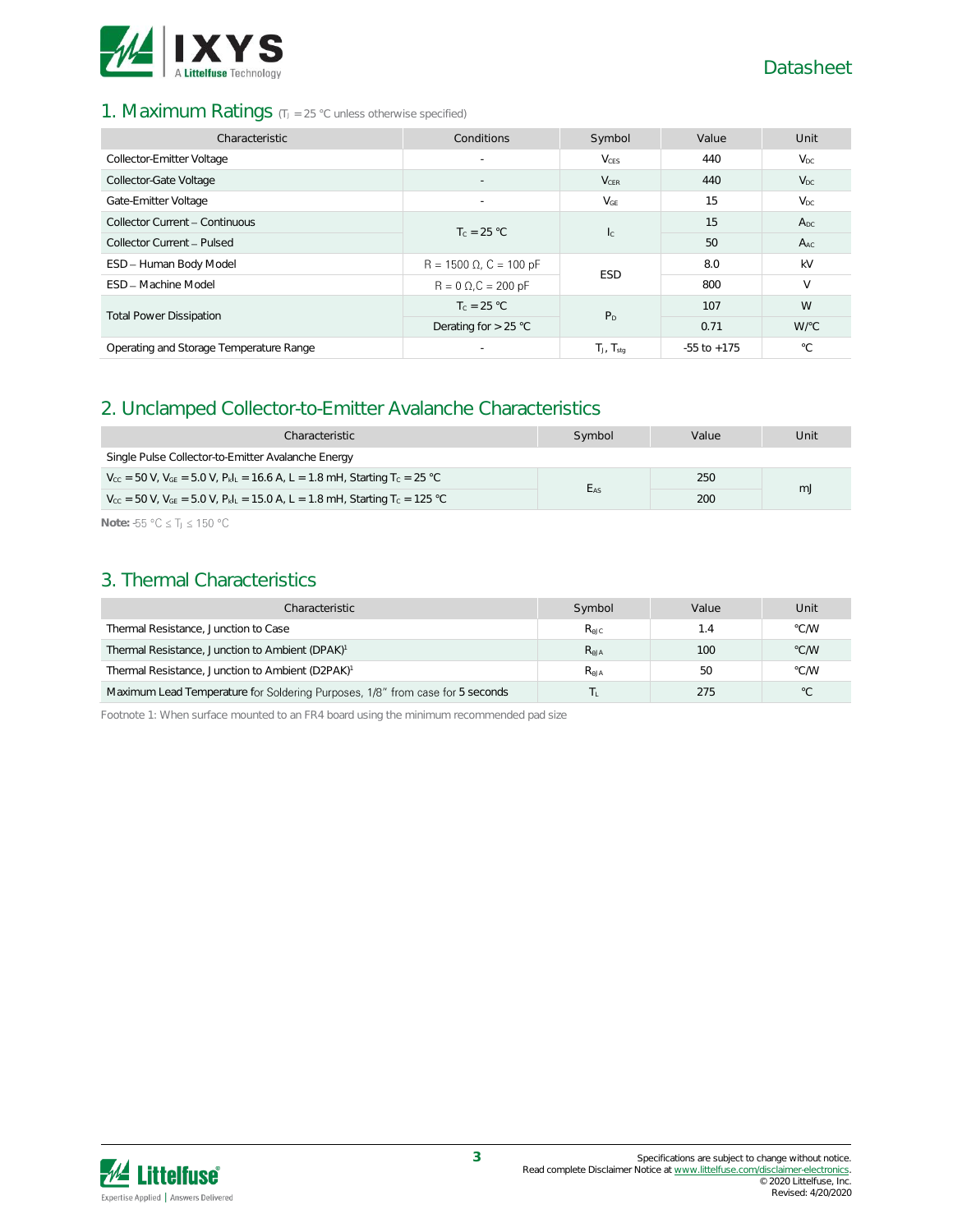

# 4. Electrical Characteristics - Off

| Characteristic                               | Symbol                  |                                  | Conditions<br>Temperature |                          | Value |          |              |
|----------------------------------------------|-------------------------|----------------------------------|---------------------------|--------------------------|-------|----------|--------------|
|                                              |                         |                                  |                           | Min                      | Typ   | Max      | Unit         |
| Collector-Emitter Clamp Voltage              | <b>BV<sub>CES</sub></b> | $I_c = 2.0$ mA                   | $T_1 = -40$ °C to 150 °C  | 380                      | 410   | 440      | $V_{DC}$     |
|                                              |                         | $c = 10$ mA                      |                           | 380                      | 410   | 440      |              |
|                                              |                         |                                  | $T_1 = 25 °C$             | $\overline{\phantom{a}}$ | 2.0   | 20       |              |
| Zero Gate Voltage Collector Current          | c <sub>FS</sub>         | $V_{CE}$ = 350 V, $V_{GE}$ = 0 V | $T_J = 150 °C$            |                          | 10    | $40^{2}$ | $\mu A_{DC}$ |
|                                              |                         |                                  | $T_1 = -40 °C$            | $\sim$                   | 1.0   | 10       |              |
|                                              |                         |                                  | $T_1 = 25 °C$             | ٠                        | 0.7   | 2.0      |              |
| Reverse Collector-Emitter Leakage<br>Current | <b>IFCS</b>             | $V_{CE} = -24 V$                 | $T_J = 150 °C$            | $\overline{\phantom{a}}$ | 12    | $25^{2}$ | mA           |
|                                              |                         |                                  | $T_J = -40 °C$            | ٠                        | 0.1   | 1.0      |              |
|                                              |                         |                                  | $T_1 = 25 °C$             | 27                       | 33    | 37       |              |
| Reverse Collector-Emitter Clamp<br>Voltage   | $BV_{CES(R)}$           | $I_c = -75$ mA                   | $T_J = 150 °C$            | 30                       | 36    | 40       | $V_{DC}$     |
|                                              |                         |                                  | $T_1 = -40 °C$            | 25                       | 31    | 35       |              |
| Gate-Emitter Clamp Voltage                   | $BV_{GES}$              | $IG = 5.0 mA$                    | $T_1 = -40$ °C to 150 °C  | 11                       | 13    | 15       | $V_{DC}$     |
| Gate-Emitter Leakage Current                 | $I_{\text{GES}}$        | $V_{GF} = \pm 10 V$              | $T_1 = -40$ °C to 150 °C  | 384                      | 640   | 1000     | $\mu A_{DC}$ |
| Gate Resistor                                | R <sub>GE</sub>         |                                  | $T_1 = -40$ °C to 150 °C  | $\sim$                   | 70    | $\sim$   | $\Omega$     |
| Gate-Emitter Resistor                        | R <sub>GE</sub>         |                                  | $T_1 = -40$ °C to 150 °C  | 10                       | 16    | 26       | $k\Omega$    |

Footnote 2: Maximum value of characteristic across temperature range

# 5. Electrical Characteristics - On

| Characteristic                                  | Symbol              | Conditions                        | Temperature              | Value      |      |                  | Unit            |
|-------------------------------------------------|---------------------|-----------------------------------|--------------------------|------------|------|------------------|-----------------|
|                                                 |                     |                                   |                          | <b>Min</b> | Typ  | Max              |                 |
| Gate Threshold Voltage                          |                     |                                   | $T_J = 25 °C$            | 1.1        | 1.4  | 1.9              |                 |
|                                                 | V <sub>GE(th)</sub> | $I_c = 1.0$ MA, $V_{GF} = V_{CF}$ | $T_J = 150 °C$           | 0.75       | 1.0  | 1.4              | $V_{DC}$        |
|                                                 |                     |                                   | $T_1 = -40 °C$           | 1.2        | 1.6  | 2.1 <sup>2</sup> |                 |
| Threshold Temperature Coefficient<br>(Negative) | $\sim$              |                                   | $\sim$                   | $\sim$     | 3.4  | $\mathcal{L}$    | mV/°C           |
|                                                 |                     |                                   | $T_J = 25 °C$            | 1.0        | 1.6  | 1.8              |                 |
|                                                 |                     | $I_C = 6.0$ A, $V_{GF} = 4.0$ V   | $T_J = 150 °C$           | 0.9        | 1.5  | 1.8              | V <sub>DC</sub> |
|                                                 |                     |                                   | $T_1 = -40 °C$           | 1.1        | 1.65 | 1.9 <sup>2</sup> |                 |
|                                                 |                     | $I_c = 8.0$ A, $V_{GE} = 4.0$ V   | $T_J = 25 °C$            | 1.3        | 1.8  | 2.0 <sup>2</sup> |                 |
|                                                 |                     |                                   | $T_J = 150 °C$           | 1.2        | 1.7  | 1.9              |                 |
| Collector-Emitter On-Voltage <sup>3</sup>       | $V_{CE(on)}$        |                                   | $T_1 = -40 °C$           | 1.4        | 1.8  | 2.0 <sup>2</sup> |                 |
|                                                 |                     | $I_c = 10$ A, $V_{GE} = 4.0$ V    | $T_J = 25 °C$            | 1.4        | 2.0  | 2.2              |                 |
|                                                 |                     |                                   | $T_J = 150 °C$           | 1.5        | 2.0  | $2.3^{2}$        |                 |
|                                                 |                     |                                   | $T_1 = -40 °C$           | 1.4        | 2.0  | 2.2              |                 |
|                                                 |                     |                                   | $T_J = 25 °C$            | 1.3        | 1.9  | 2.1              |                 |
|                                                 |                     | $I_c = 10$ A, $V_{CF} = 4.5$ V    | $T_1 = 150 °C$           | 1.3        | 1.9  | 2.1              |                 |
|                                                 |                     |                                   | $T_1 = -40 °C$           | 1.4        | 1.95 | 2.1 <sup>2</sup> |                 |
| Forward Transconductance <sup>5</sup>           | gfs                 | $V_{CS} = 5.0 V, I_C = 6.0 A$     | $T_1 = -40$ °C to 150 °C | 8.0        | 15   | 25               | <b>Mhos</b>     |

Footnote 2: Maximum value of characteristic across temperature range

Footnote 3: Pulse Test: Pulse Width  $\leq 300$  µs, Duty Cycle  $\leq 2\%$ 

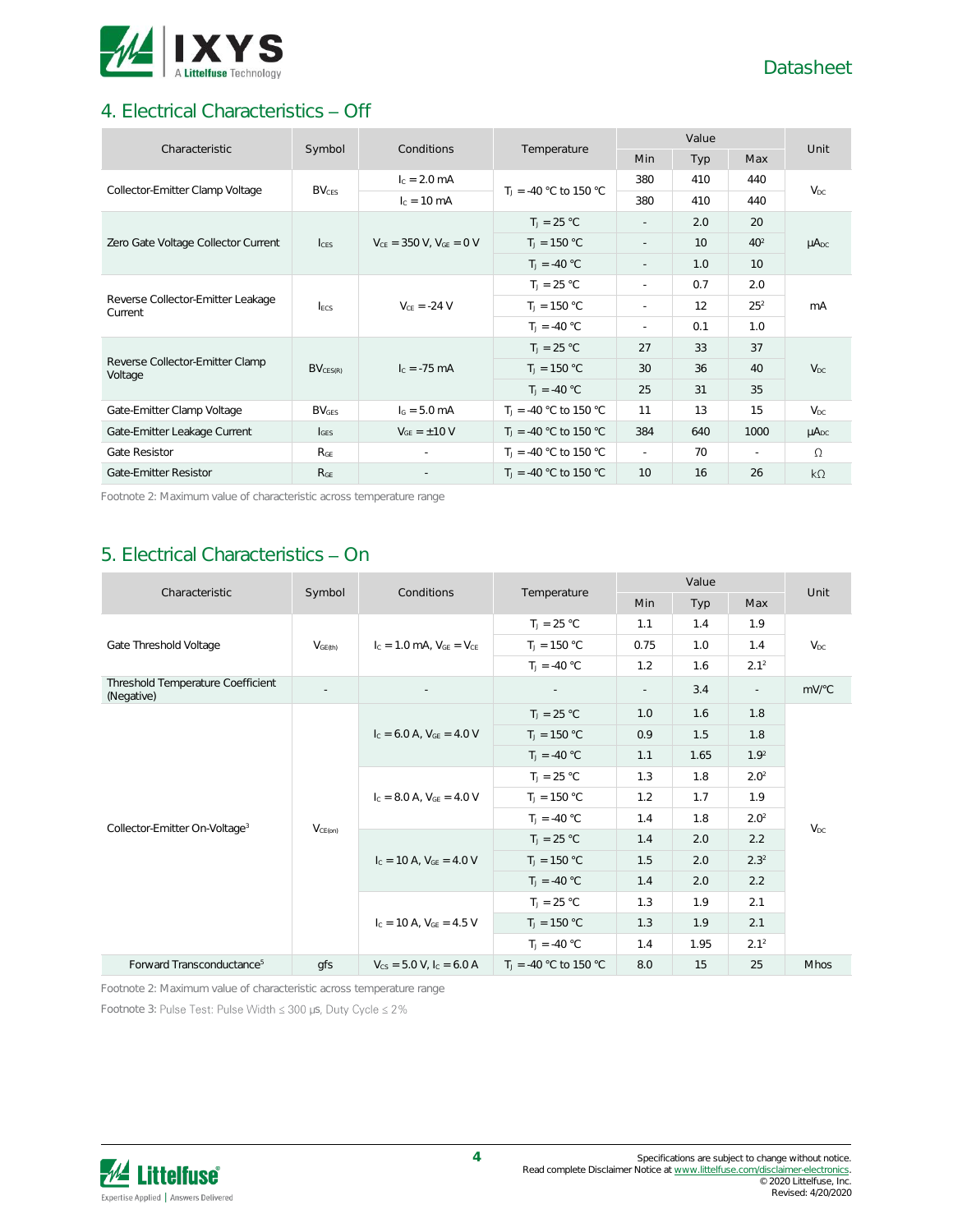

# 6. Dynamic Characteristics

| Characteristic              | Symbol<br>Conditions<br>Temperature | Value                                               |  |                          | Unit |      |     |    |
|-----------------------------|-------------------------------------|-----------------------------------------------------|--|--------------------------|------|------|-----|----|
|                             |                                     |                                                     |  | Min                      | Typ  | Max  |     |    |
| Input Capacitance           | $C_{\text{ISS}}$                    |                                                     |  | 400                      | 650  | 1000 |     |    |
| Output Capacitance          | C <sub>oss</sub>                    | $V_{CC} = 25 V$ , $V_{GE} = 0 V$ ,<br>$f = 1.0$ MHz |  | $T_1 = -40$ °C to 150 °C | 30   | 55   | 100 | рF |
| <b>Transfer Capacitance</b> | $C_{\rm RSS}$                       |                                                     |  | 3.0                      | 4.5  | 8.0  |     |    |

# 7. Switching Characteristics

| Characteristic                                         | Symbol                                                                                                       | Conditions                                                                                                                            | Temperature    | Value                    |            |                 | Unit    |
|--------------------------------------------------------|--------------------------------------------------------------------------------------------------------------|---------------------------------------------------------------------------------------------------------------------------------------|----------------|--------------------------|------------|-----------------|---------|
|                                                        |                                                                                                              |                                                                                                                                       |                | Min                      | <b>Typ</b> | Max             |         |
| Turn-on Delay Time (Inductive)                         | $t_{d(on)}$                                                                                                  | $V_{cc}$ = 300 V, $I_c$ = 6.5 A,                                                                                                      | $T_1 = 25 °C$  | $\sim$                   | 4.0        | 10              |         |
|                                                        |                                                                                                              | $R_G = 1.0 \text{ k}\Omega$ , L = 300 µH                                                                                              | $T_1 = 150 °C$ | $\sim$                   | 4.5        | 10 <sup>2</sup> | μs      |
|                                                        |                                                                                                              | $V_{\text{CC}}$ = 300 V, I <sub>C</sub> = 6.5 A,                                                                                      | $T_1 = 25 °C$  | $\overline{\phantom{a}}$ | 6.0        | 12              |         |
| $t_f$<br>Fall Time (Inductive)                         |                                                                                                              | $R_G = 1.0 \text{ k}\Omega$ , L = 300 µH                                                                                              | $T_1 = 150 °C$ | $\sim$                   | 10         | 12              | $\mu s$ |
| Turn-off Delay Time (Resistive)<br>$t_{\text{d(off)}}$ |                                                                                                              | $V_{\text{cc}}$ = 300 V, $I_{\text{c}}$ = 6.5 A,<br>$R_G = 1.0 k\Omega$ , $R_L = 46 \Omega$                                           | $T_1 = 25 °C$  | $\sim$                   | 3.0        | 10 <sup>2</sup> | μs      |
|                                                        |                                                                                                              |                                                                                                                                       | $T_1 = 150 °C$ | $\sim$                   | 3.5        | 10 <sup>2</sup> |         |
| Fall Time (Resistive)                                  | $V_{\text{CC}}$ = 300 V, I <sub>C</sub> = 6.5 A,<br>$t_f$<br>$R_G = 1.0 \text{ k}\Omega$ , $R_L = 46 \Omega$ |                                                                                                                                       | $T_1 = 25 °C$  | $\sim$                   | 8.0        | 15              |         |
|                                                        |                                                                                                              | $T_1 = 150 °C$                                                                                                                        |                | 12                       | 15         | $\mu s$         |         |
|                                                        |                                                                                                              | $V_{\text{cc}} = 10 \text{ V}$ , $I_{\text{c}} = 6.5 \text{ A}$ ,<br>$t_{d(off)}$<br>$R_G = 1.0 \text{ k}\Omega$ , $R_L = 1.5 \Omega$ | $T_1 = 25 °C$  | $\sim$                   | 0.7        | 4.0             |         |
| Turn-off Delay Time (Inductive)                        |                                                                                                              |                                                                                                                                       | $T_1 = 150 °C$ | $\sim$                   | 0.7        | 4.0             | μs      |
| Rise Time                                              |                                                                                                              | $V_{\text{cc}} = 10 \text{ V}$ , $I_{\text{c}} = 6.5 \text{ A}$ ,                                                                     | $T_1 = 25 °C$  | $\sim$                   | 4.0        | 7.0             |         |
|                                                        | $t_{r}$                                                                                                      | $R_G = 1.0 \text{ k}\Omega$ , $R_L = 1.5 \Omega$                                                                                      | $T_1 = 150 °C$ | $\overline{a}$           | 5.0        | 7.0             | $\mu s$ |

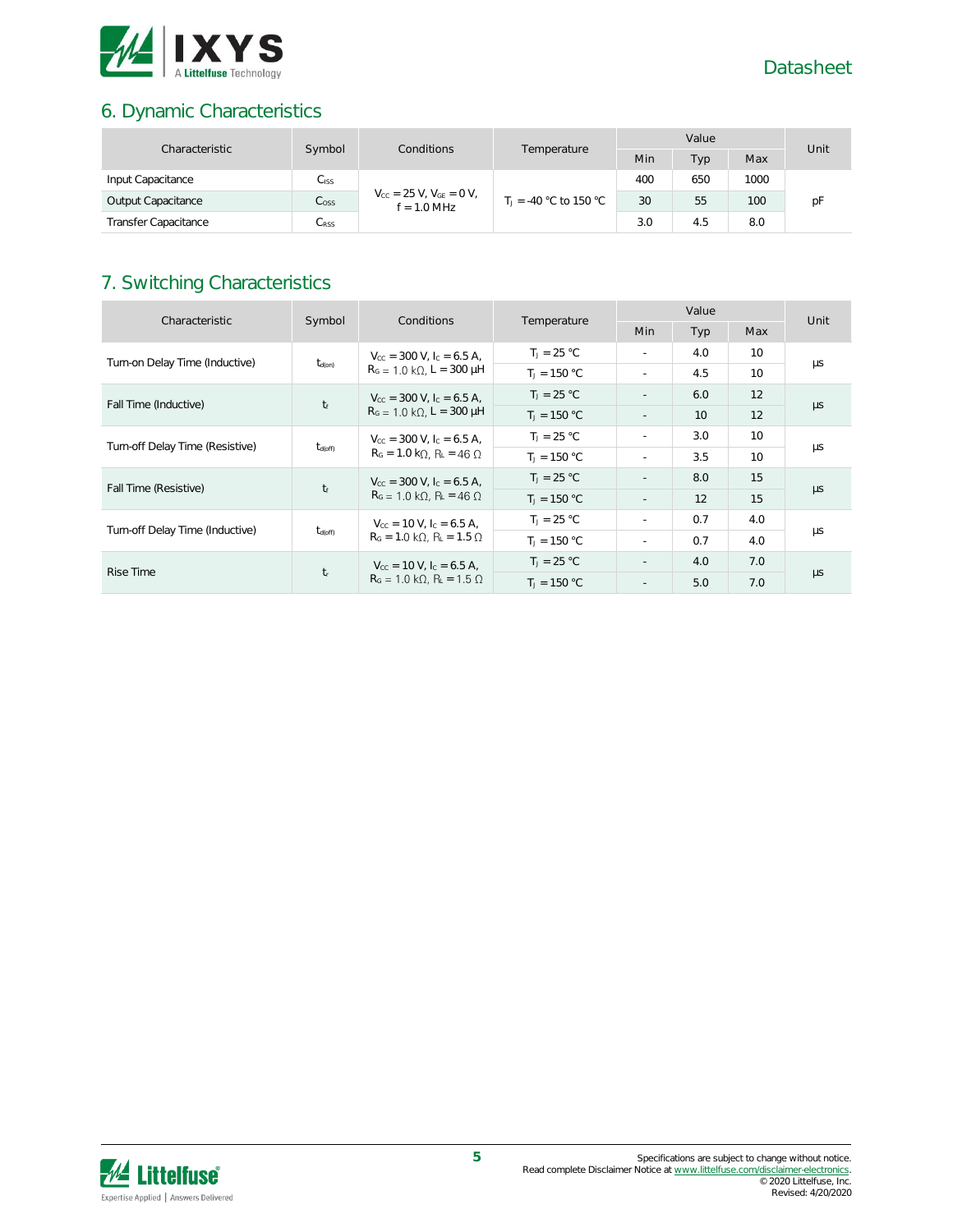

## 8. Figure Data



### Figure 3. Output Characteristics  $(T_J = 150 \degree C)$  Figure 4. Transfer Characteristics



Figure 5. Collector-Emitter Saturation Voltage vs. Junction **Temperature** 



### Figure 1. Output Characteristics ( $T_J = 25 \text{ °C}$ ) Figure 2. Output Characteristics ( $T_J = -40 \text{ °C}$ )









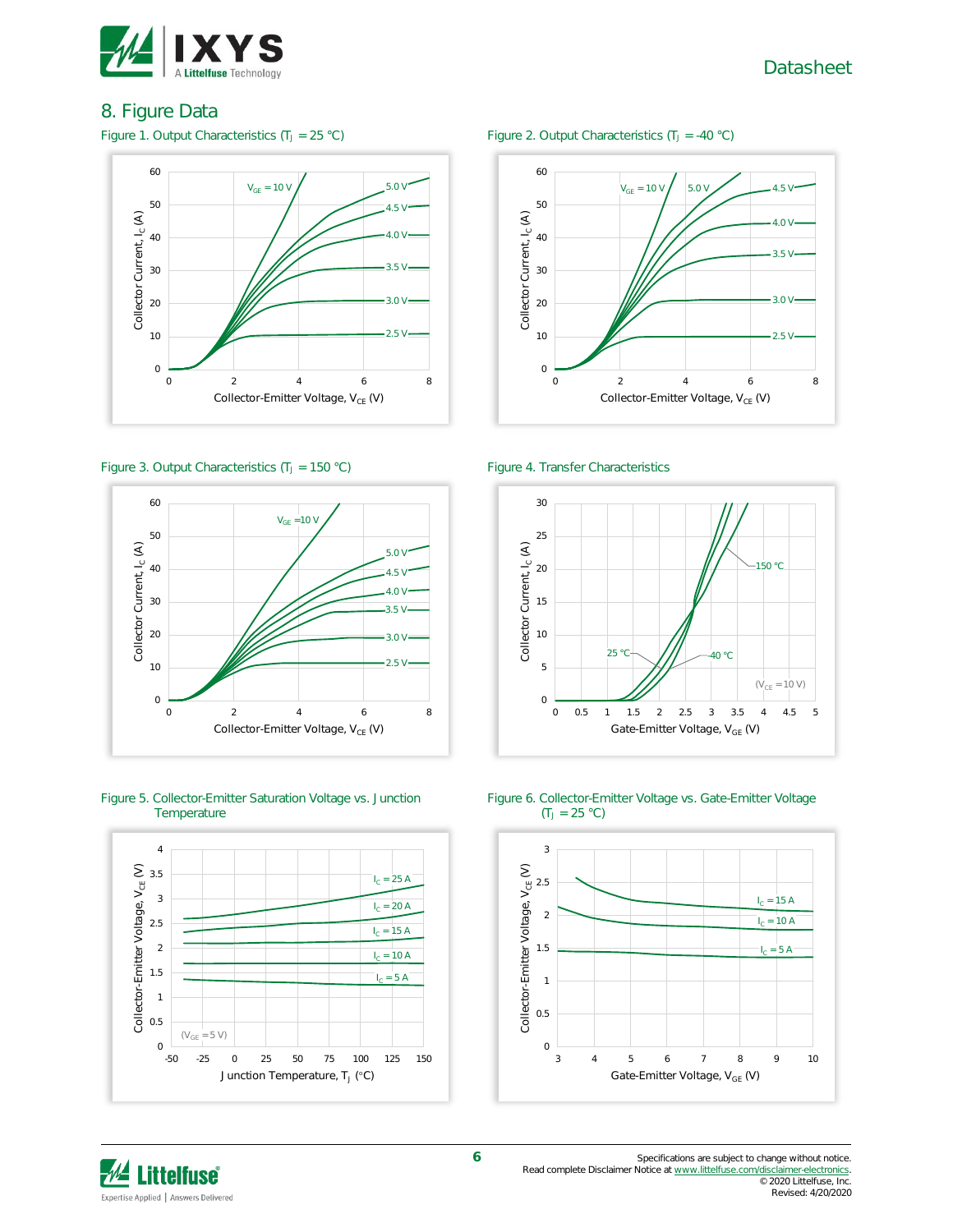

Figure 7. Collector-Emitter Voltage vs. Gate-Emitter Voltage (T<sub>J</sub> = 150 °C)





Figure 8. Capacitance Variation

10000

Figure 10. Minimum Open Secondary Latch Current vs. **Temperature** 











### Figure 12. Inductive Switching Fall Time vs. Temperature





© 2020 Littelfuse, Inc. Revised: 4/20/2020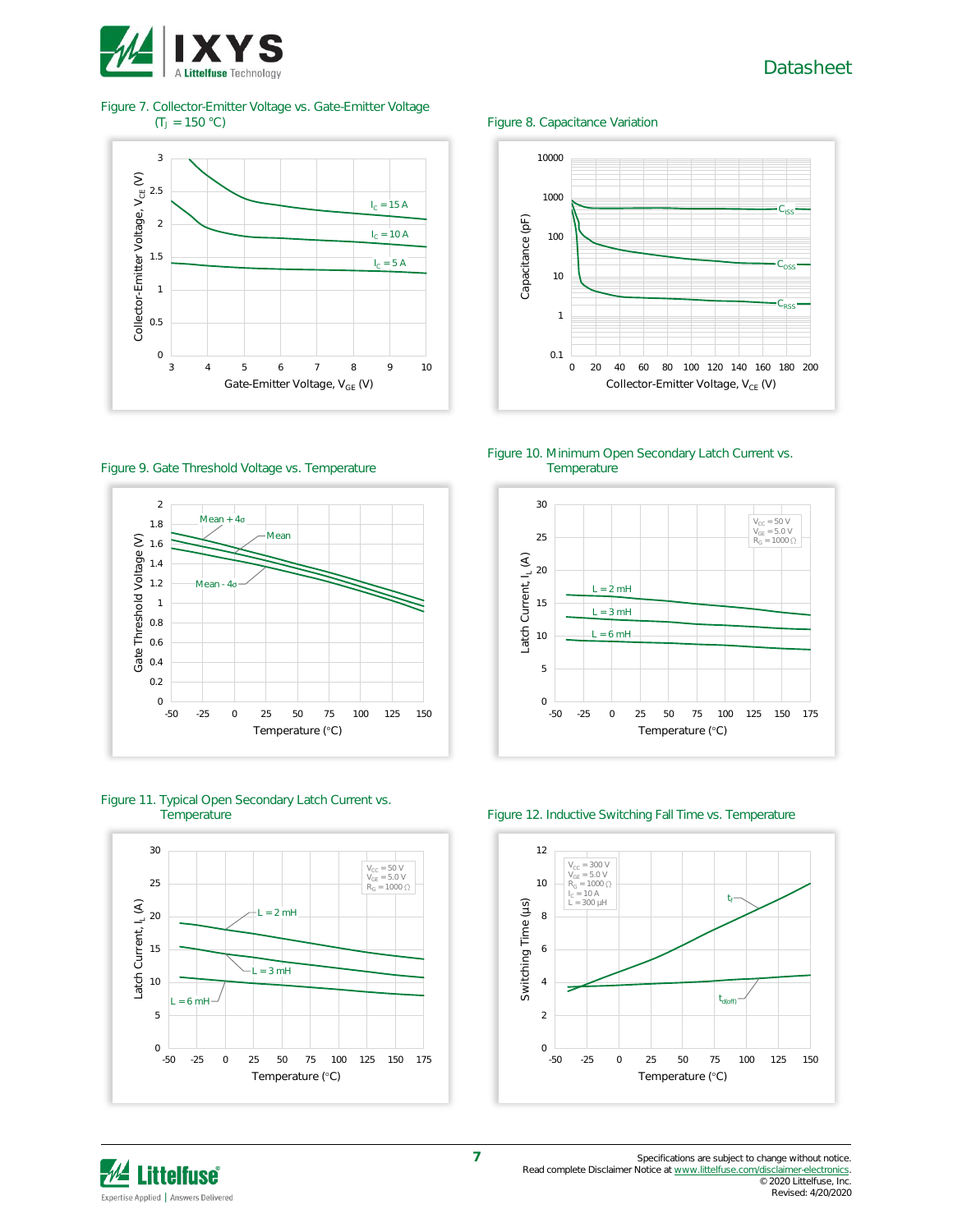

#### Figure 13. Transient Thermal Resistance

(Non-normalized Junction-to-Ambient mounted on fixture in Figure 14)



#### Figure 14. Test Fixture for Transient Thermal Curve (48 square inches of 1/8" thick aluminum)



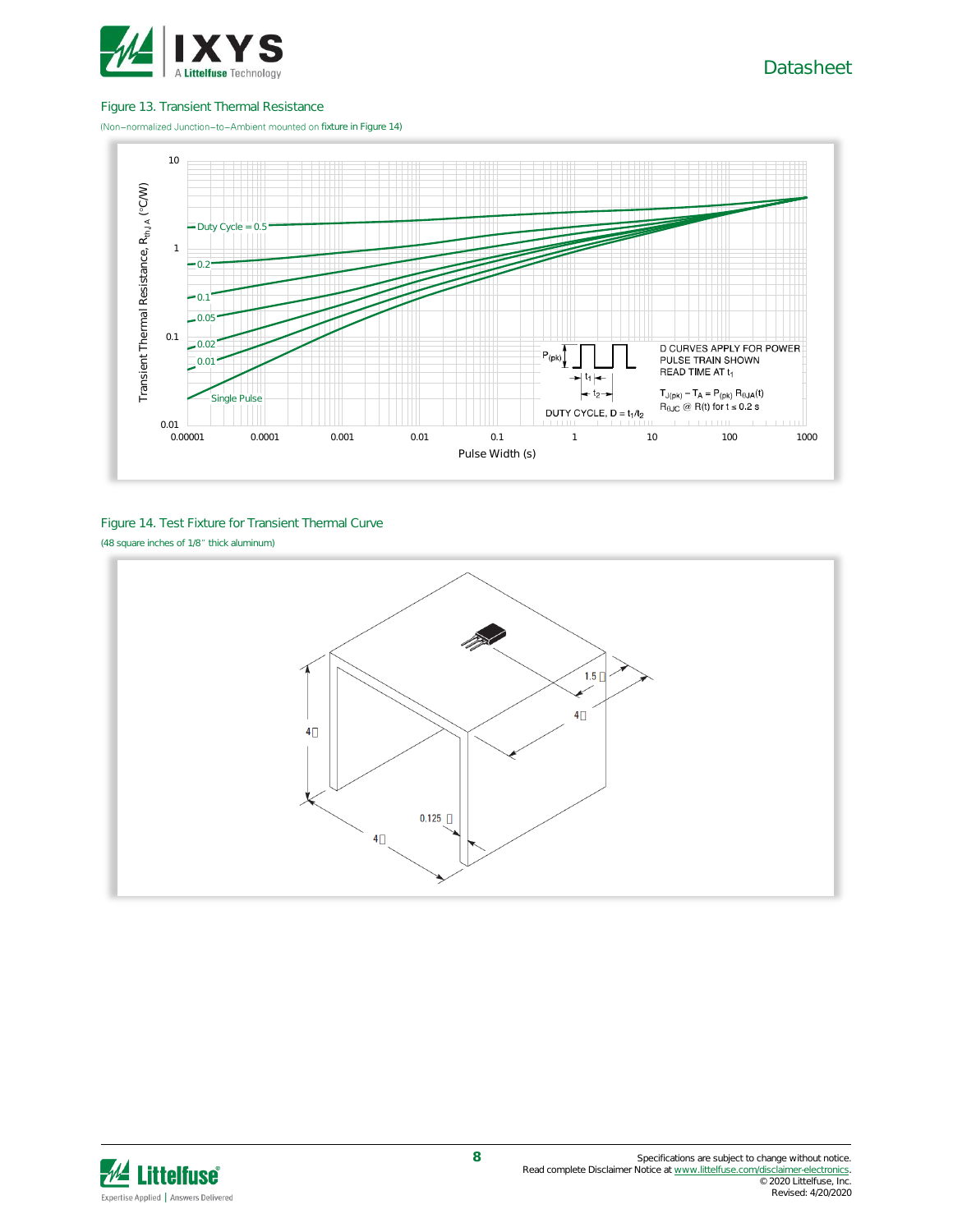

Figure 15. Single Pulse Safe Operating Area (Mounted on an Infinite Heatsink at  $T_A = 25 °C$ )



### Figure 17. Pulse Train Safe Operating Area (Mounted on an Infinite Heatsink at  $(T_A) = 25$  °C)



#### Figure 16. Single Pulse Safe Operating Area (Mounted on an Infinite Heatsink at  $T_A = 125 °C$ )



#### Figure 18. Pulse Train Safe Operating Area (Mounted on an Infinite Heatsink at  $(T_A) = 125$



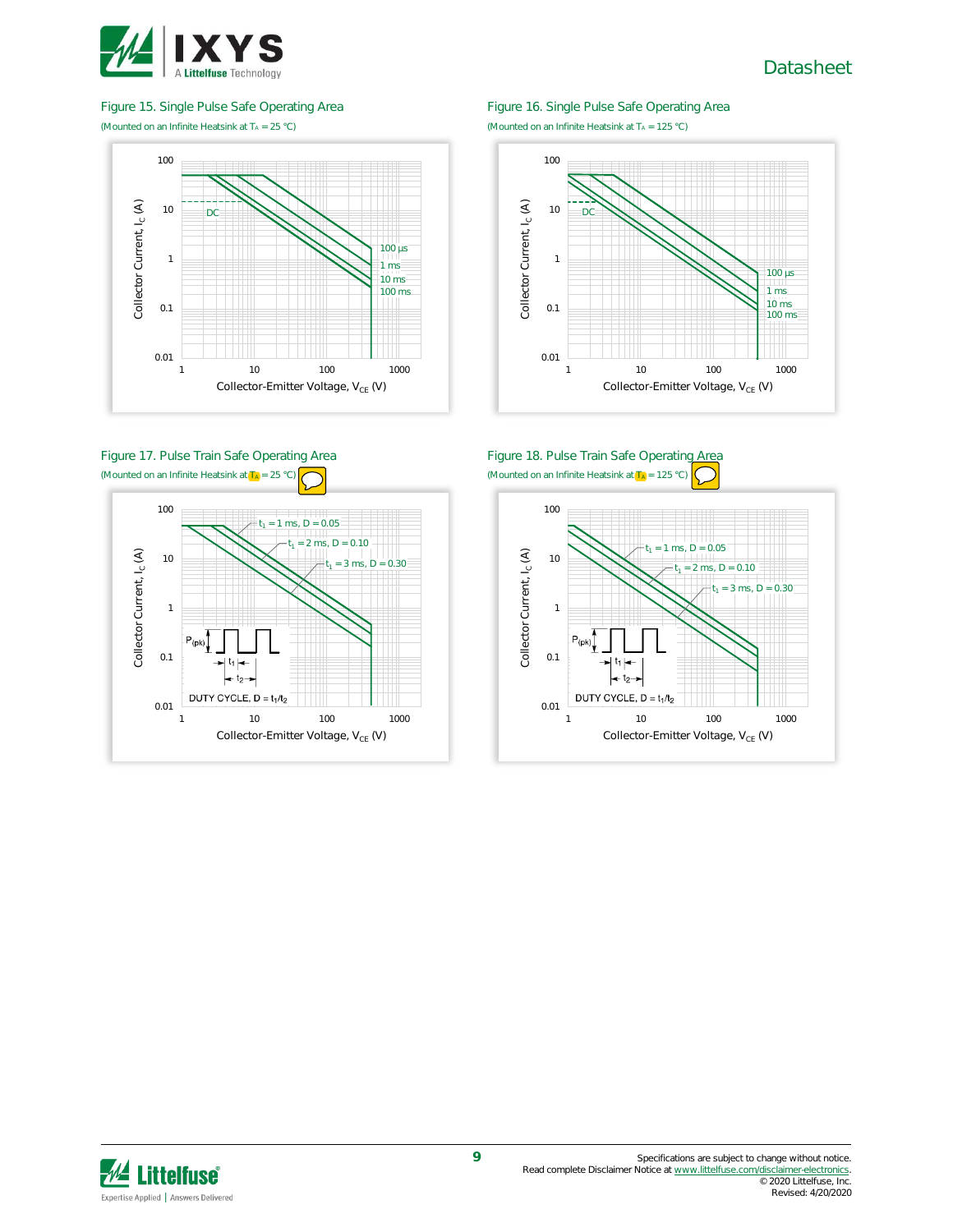

# 9. Package Dimensions

## 9.1. TO-252 (DPAK)









(Section G-G & T-T)

A1 0.000 - 0.250 b 0.700 - 0.900 b1 0.510 - 0.890 b2 1.200 - 1.460 b3 1.170 - 1.370 c  $0.380$  - 0.694 c1 0.380 - 0.534 c2 1.190 - 1.340 D 8.600 - 9.000 D1 6.900 - 7.500  $E$  10.150 - 10.550 E1 8.100 - 8.700 e 2.540 BSC H 15.000 - 15.600 L 1.900 - 2.500  $L1$   $-1.650$ L2 - - 1.780 L3 0.250  $L4$  4.780 - 5.280  $J1$  2.560 - 2.960

Millimeters Min Nom Max

A 4.360 - 4.560

Symbol

**Recommended Solder Pad Layout: Notes:**



 $c2$ 

- 1. Dimensioning & tolerancing confirm to ASME Y14.5M-1994.
- 2. All dimensions are in millimeters. Angles are in degrees.
- 3. Heatsink side flash is max 0.8 mm.
- 4. Radius on terminal is optional